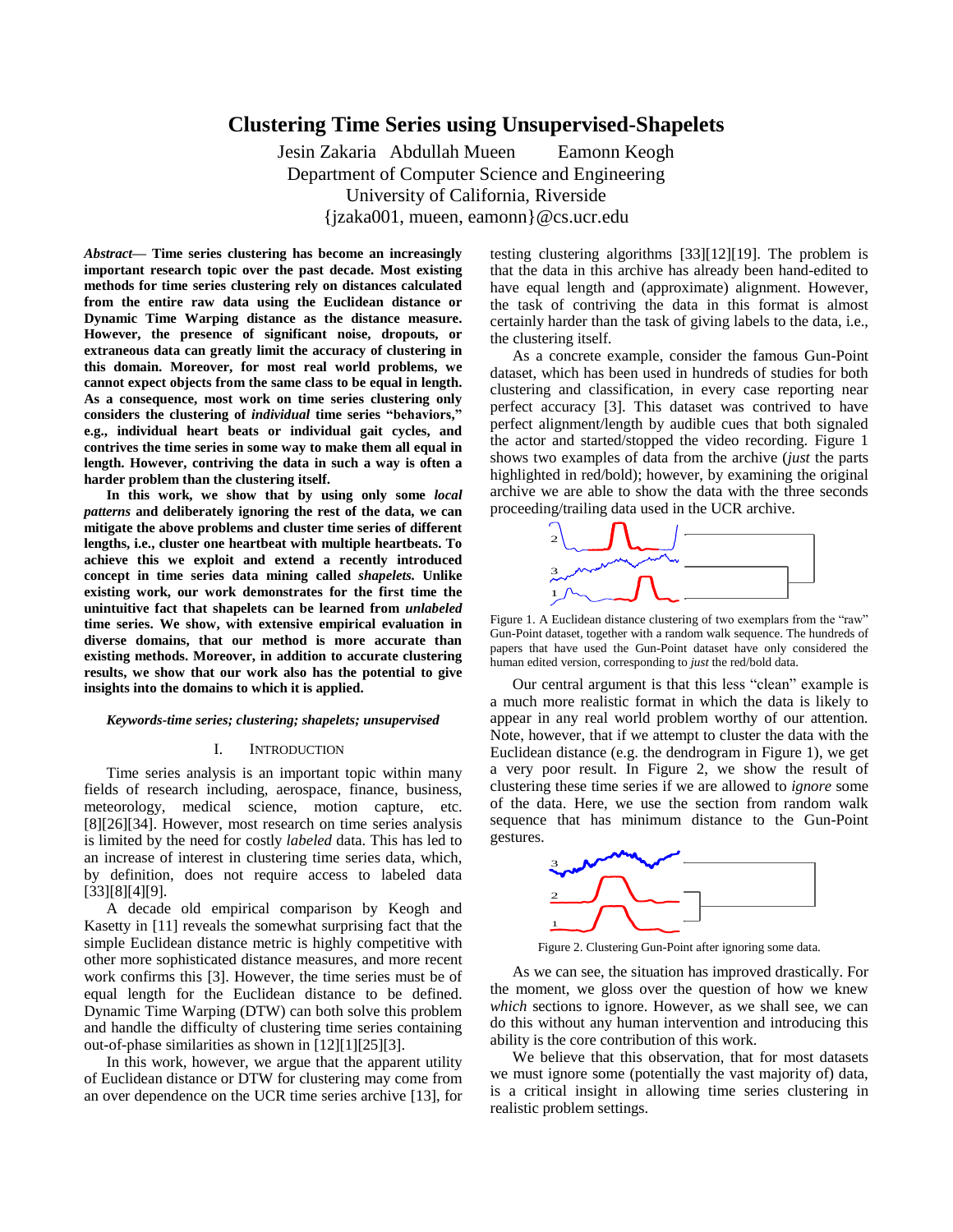We are aware of the "chicken-and-egg" nature of our claim. We must ignore some data to allow a good clustering, and a good clustering is the obvious way to reveal the best data to keep (and ignore). However, we will show that *time series shapelets* [\[32\]](#page-9-10) can be adapted to resolve this paradox.

Time series shapelets are small, local patterns in a time series that are highly predictive of a class. The idea of shapelets was introduced by Ye [\[32\]](#page-9-10) as a primitive for time series data mining. Since then, numerous other researchers have shown the utility of shapelets for *classifying* time series data [\[21\]\[16\]](#page-9-11)[\[7\]\[30\].](#page-9-12)

In this work, we show for the first time that shapelets can also be highly competitive in *clustering* time series data. Since we do not know the labels of the time series in the dataset, this begs the question, "*How can we discover shapelets from a dataset without having any knowledge of the class labels*?" We propose a new form of shapelet that we call *unsupervised-shapelet* (or *u-shapelet*) and demonstrate its utility for *clustering* time series data.

The rest of the paper is organized as follows: In Section 2 we define the necessary notation; in Section 3, we discuss previous work on clustering time series; Section 4 explains our method for obtaining shapelets in the absence of class labels; Section 5 shows forceful empirical evidence of our algorithm working on many datasets from diverse domains; lastly, Section 6 concludes and gives direction of future research.

## II. DEFINITIONS AND BACKGROUND

We present the definitions of key terms that we use in this work. For our problem, each object in the dataset is a *time series*, which may be of different lengths.

*Definition 1: Time Series*, a time series  $T = T_1, T_2, \ldots, T_n$ is an ordered set of real values. The total number of real values is equal to the length of the time series. A dataset  $D = \{T1, T2, \dots TN\}$  is a collection of *N* such time series.

In this work, we demonstrate that if we can find small *subsequences* of few time series that best represent their clusters (e.g. red/bold subsequences of [Figure 1\)](#page-0-0), then those subsequences may give us a better clustering result than using the entire time series.

*Definition* 2: *Subsequence*, a subsequence  $S_{i,l}$ , where 1≤*l*≤*n* and 1≤*i*≤*n*, is a set of *l* continuous real values from a time series, *T*, that starts at position *i*.

For a time series of length *n*, there can be in total,  $\frac{n(n+1)}{2}$ subsequences of all possible lengths. If there are *N* time series in the dataset with length *n*, then there will be in total,  $N \times \frac{n}{2}$  $\frac{1+1}{2}$  subsequences.

Previous research efforts on shapelet discovery [\[32\]\[21\],](#page-9-10) had to consider *all* the  $N \times \frac{N}{2}$  $\frac{1}{2}$  subsequences to find optimal shapelets for building the classifier. However, as we shall see, we need to explore only a tiny subset of these subsequences to find the optimal u-shapelets.

Our clustering algorithm thus inherits much of the discriminating power of shapelets, but little of their welldocumented lethargy. We will formalize the definition of ushapelets shortly.

We can compute the distance between two time series of equal length, by simply calculating the Euclidean distance between them. To make our distance measure invariant to scale and offset, we need to *z-normalize* the time series before computing their Euclidean distance. As demonstrated in [\[11\],](#page-9-4) even tiny differences in scale and offset rapidly swamp any similarity in shape.

In order to compare or rank candidate u-shapelets we need to consider the utility (i.e. discriminating power) of subsequences of different lengths, as in most cases we expect the distance between shorter subsequences will be less than the distance between longer subsequences. Thus we normalize the distance by the length of the subsequence. We call this the *length-normalized Euclidean distance*. The length-normalized Euclidean distance between two time series TX and TY can be computed using,

 $\frac{1}{2}$  $\frac{1}{n}\sum_{i=1}^{n}(TX_i - TY_i)^2$  which takes time linear on the length of the time series.

We can reduce the amortized time complexity of this calculation from linear to constant by caching the results of some calculations. The five results to cache are  $\sum_{i=1}^{n} TX_i$ ,  $\sum_{i=1}^{n} TY_i$ ,  $\sum_{i=1}^{n} TX_i^2$ ,  $\sum_{i=1}^{n} TY_i^2$ , and  $\sum_{i=1}^{n} (X_i - Y_i^2)$  $TY_i$ ). This method has been adopted and described in [\[21\].](#page-9-11) For brevity, we refer the interested reader to that work [\[21\].](#page-9-11) Using these numbers we can compute the mean  $\mu$  (1) and standard deviation (std)  $\sigma$  (2).

$$
\mu_{TX} = \frac{1}{n} \sum_{i=1}^{n} TX_i \tag{1}
$$

$$
\sigma_{TX} = \frac{1}{n} \sum_{i=1}^{n} T X_i^2 - \mu_{TX}^2 \tag{2}
$$

The positive correlation (3) and the length-normalized Euclidean distance (4) can be computed as follows [\[22\].](#page-9-13)

$$
C(TX, TY) = \frac{\sum_{i=1}^{n} (TX_i \times TY_i) - n\mu_{TX}\mu_{TY}}{n\sigma_{TX}\sigma_{TY}}
$$
(3)

$$
dist(TX, TY) = \sqrt{2(1 - C(TX, TY))}
$$
\n(4)

We are now in a position to explain how we calculate the distance between a (typically short) subsequence *S* and a (typically much longer) time series *T*. We need to "slide" *S* against *T* to find the alignment that minimizes the distance.

*Definition 3*: The *Subsequence distance* between a subsequence *S* of length *m* and a time series *T* of length *n* is the distance between *S* and the subsequence of *T* that has minimum distance. We denote it as *sdist*(*S*, *T*).

$$
sdist(S,T) = \min_{1 \le i \le n-m} dist(S, T_{i,m}) ; [1 \le m \le n] (5)
$$

Note that we generally expect *m* << *n*, and that *both sdist*(*S, T*) and *sdist*(*T, S*) are only defined if  $n = m$ .

In previous works, a definition similar to *sdist* was used to support a definition of *shapelets*; small subsequences that separate time series into two or more distinct groups by their "nearness" or "distance" to that subsequence [\[32\]\[21\].](#page-9-10) Since we cannot use the class labels of the time series to discover the shapelets, we call our definition of informative subsequences *unsupervised-shapelets* or *u-shapelets* to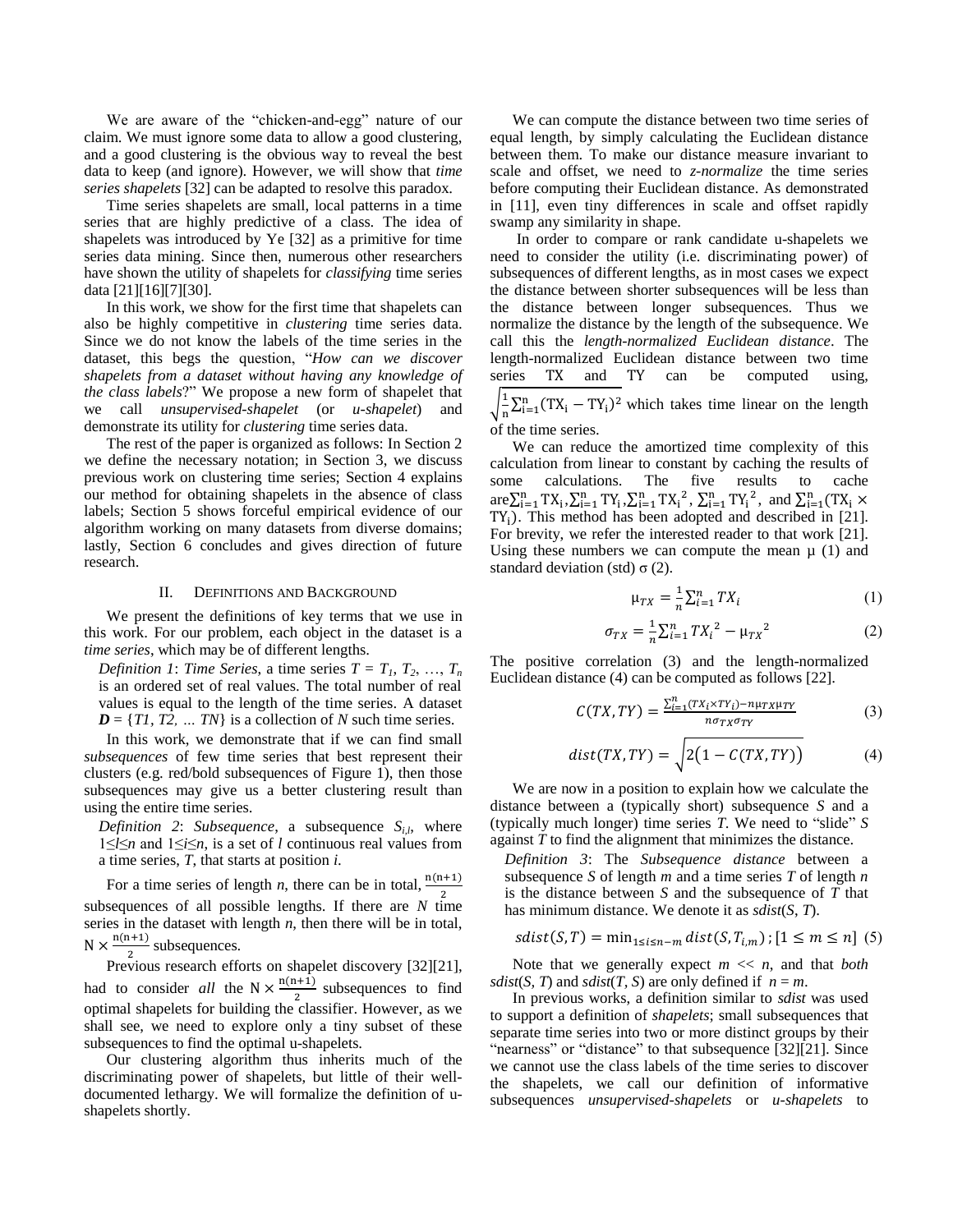differentiate them from the classic shapelets which assume access to class labels [\[32\]\[21\].](#page-9-10)

*Definition 4*: An *unsupervised-shapelet* S is a subsequence of a time series *T* for which the *sdists* between  $\hat{S}$  and the time series from a group  $D_A$  are much smaller than the *sdists* between  $\hat{S}$  and rest of the time series  $D_B$  in the dataset  $\bm{D}$  (6).

$$
sdist(\hat{S}, D_A) \ll sdist(\hat{S}, D_B)
$$
 (6)

We will expound on how we formalize "*much smaller*" below. The reader may wonder how we identify  $D_A$  and  $D_B$ without class labels. In Section [IV.B](#page-3-0) we have formalized an algorithm to discover u-shapelets from a dataset. The algorithm will rigorously clarify the concept of  $D_A$  and  $D_B$ , so we defer a detailed discussion about it until then.

Note that, unlike the trivial example shown in [Figure 2,](#page-0-1) many problems may require more than one u-shapelet. Thus we need to generalize our representation to allow for multiple u-shapelets. We call the matrix that contains the *sdists* vectors between u-shapelets and each time series in the dataset a *Distance map*.

*Definition 5*: A *Distance map* contains the *sdists* between each of the u-shapelets and all the time series in the dataset. If we have *m* u-shapelets for a dataset of *N* time series, the size of the distance map is  $[N \times m]$  where each column is a distance vector of a u-shapelet.

For any dataset, once we have this *distance map* of the u-shapelets' distances, we can simply pass it into an off-theshelf clustering algorithm such as *k*-means. Thus the focus of our work is in algorithms for obtaining high quality distance maps. Note that the *distance map* representation is somewhat similar to the *vector space model*, which is a cornerstone of most text mining algorithms [\[27\].](#page-9-14)

## <span id="page-2-1"></span>*A. A Discrete Analogue of U-Shapelet*

In order to enhance the reader's understanding of ushapelets and to lay the groundwork for the intuition about our proposed *distance map* building method, we present a very simple example from a *discrete* (rather than *realvalued*) sequence domain. This example is a close analogue of the task at hand. The use of the discrete data simply allows us to explain our ideas in a domain where the reader's intuitions are highly developed and without the need of resorting to figures.

Consider the following collection of phrases, which is an analogue of a dataset of time series:

## *San Jose*; *Earth Day*; *San Francisco*; *Memorial Day*; *Fink Nottle*; *Labor Day*; *Bingo Little*.

If we are asked to cluster this set of phrases into three groups, then as intuitive humans we would almost certainly split the data based on the presence/absence of the two substrings "*San*" and "*Day*".

However, doing this algorithmically is a little more challenging. Since the phrases differ in length, we cannot apply *Hamming distance*, which is analogous to *Euclidean distance*, to compute the distance vector of the full phrases. The problem of length difference is solved by using *Edit distance*, which is the discrete version of *DTW*, but the Edit distance produces a clustering that looks essentially random, as it needs to "explain" the irreverent sections e.g., *Earth, Francisco, Memorial* etc.

Instead, we can try to find *representative substrings* of the above phrases. By visual inspection the obvious candidates are "*San*" and "*Day*". We compute the *Hamming* distances of these words to their *nearest substrings* in all phrases, and produce the distance map shown in [Table I.](#page-2-0)

TABLE I. DISTANCE MAP OF "DAY" AND "SAN"

<span id="page-2-0"></span>

|     | San Jose | Earth Dav | San Fran |  | Mem. Day Fink Nottle Labor Day Bingo Little |
|-----|----------|-----------|----------|--|---------------------------------------------|
|     |          |           |          |  |                                             |
| Dav |          |           |          |  |                                             |

Using this distance map, we can cluster the phrases perfectly by using *k*-means on the columns. Moreover, examining the key-phrases (u-shapelet analogues) chosen for clustering gives us some intuition about the domain. For example, we may notice that the second, fourth, and sixth phrases are some kinds of "*day*".

The above example is rather simple and the reader may wonder if this method works only if some u-shapelets have zero distance to the nearest neighbors of their own group. The answer is *no*, this method can handle more complex datasets. Consider the following set of sentences,

| Abraham Lincoln lived here for many years. | (English)    |
|--------------------------------------------|--------------|
| She is looking for Ibrahim.                | (Arabic)     |
| You can find Abrahan in that house.        | (Portuguese) |
| Michael is singing a song for her.         | (English)    |
| She bought a gift for Michaël.             | (Dutch)      |
| She can teach Michales chess               | (Hebrew)     |

The Hamming distances from the key-phrase *Abraham* to its nearest neighbors is [0, 2, 1, 7, 7, 7] respectively, and this distance vector is *only* entry necessary in a distance map that can cluster the sentences correctly into two groups. Note, however, that the choice of *Abraham* is somewhat arbitrary, as the data can also be correctly clustered by using either the similar key-phases *Ibrahim*/*Abrahan* or by any of the three variants of *Michael.*

We conclude this section by summarizing what we have learned from this analogy. First of all, to cluster data, we are generally-somewhat paradoxically-better off *ignoring* large sections of the data. Secondly, while sometimes a single key element (i.e. *Abraham*) may be enough to separate the data into meaningful clusters, in some cases we may need two or more (i.e. *Day* and *San*) elements to separate the data.

## III. RELATED WORK

The literature on clustering time series is vast; we refer the reader to [\[14\]](#page-9-15) which offers a useful survey. Much of the work can be broadly classified into two categories:

- *Shape*-based clustering, which attempts to cluster the data based on the shape of the *entire* time series [\[4\],](#page-9-3) using Euclidean distance, DTW, or one of a host of other distance measures [\[3\].](#page-9-5) Note that our method contrasts with these ideas in that we explicitly allow our representation to *ignore* much of the data.
- *Statistical*-based clustering, which attempts to cluster the data based on statistical features extracted from the time series. These features include common measures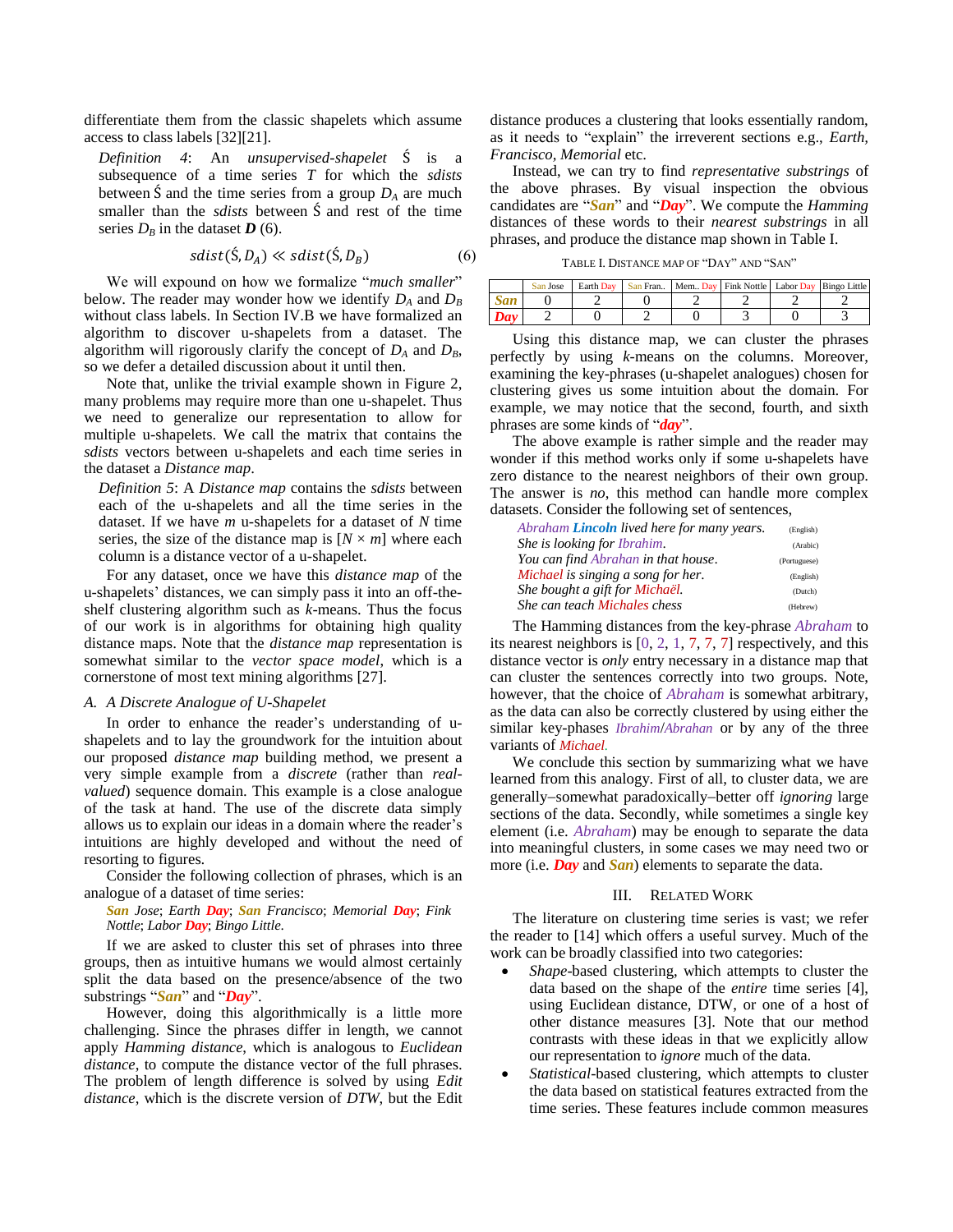such as mean, standard deviation, skewness, etc., in addition to more exotic features such as coefficients of ARIMA models [\[10\],](#page-9-16) and fractal measures [\[29\],](#page-9-17) etc.

One problem with the latter approaches is that they typically require a great many parameters and (at least *apparently*) ad-hoc choices. The problem with the former approaches is that the distance measures consider all data points, even though (as hinted in [Figure 1](#page-0-0) and [Figure 2\)](#page-0-1) we may be better off ignoring much of the data. Note that there are a handful of methods that combine both ideas by using statistics/features which are *derived* from time series shapes [\[8\]\[34\]](#page-9-0)[\[3\]](#page-9-5) .

The work closest to ours in spirit is that of Rakthanmanon et al., which shows the importance of ignoring some data for clustering within a *single* time series stream [\[23\].](#page-9-18)

## IV. OUR ALGORITHM

We are finally in a position to present a more direct insight and formal description of our algorithm.

#### *A. An Intuition of our Clustering Algorithm*

Consider the *Trace* dataset from the UCR archive [\[13\].](#page-9-8) It contains 50 instances from each of four classes, all with a length of 275. In [Figure 3,](#page-3-1) we present ten random instances from each class. Note that while the global patterns within each class are the same, they are not aligned perfectly. As a result, if we use entire time series for *k*-means clustering with the Euclidean distance as distance measure, we will get poor results (we formally measure the quality of the results using the *Rand index* in the experimental section below, for the moment it is suffice to note the results are *poor*).



Figure 3. Sample time series from four classes of Trace dataset.

<span id="page-3-1"></span>However, suppose that we use subsequences that are prominent in one class but not in other classes as u-shapelets (e.g. the red subsequences in [Figure 4](#page-3-2) (*left*). We can then use their *distance map* to separate all the time series. In [Figure 4](#page-3-2) (*right*), we plot the *distance map* of the two u-shapelets in two-dimensional space. In this plot, the X-axis represents the *sdists* of the first u-shapelet while the Y-axis encodes the *sdists* of the second u-shapelet. From this plot, it is clear that by using the *distance map*, we could get perfect clustering.



<span id="page-3-2"></span>Figure 4. (*left*) two *u-shapelets* (marked with red) used for clustering *Trace* dataset. (*right*) a plot of *distance map* of the *u-shapelets*.

The choice of u-shapelets here is not arbitrary. For example, if we slide u-shapelet 2 to the right, the cloud of blue points (class 3) will rise up and intermingle with the clouds of red and orange points (classes 1 and 2). In a sense, this would be like trying to use a stop-word to cluster text documents [\[18\].](#page-9-19) Stop-words simply do not have any such discriminating power.

Note that in this example we are "cheating" in so much as that in our (visual) evaluation we know the class labels. In the next section, we introduce an algorithm that we can use to discover the u-shapelets *without* using class labels.

## <span id="page-3-0"></span>*B. A Formal Description of Our Algorithm*

The high-level idea of our algorithm is that it searches for a u-shapelet which can separate and remove a subset of time series from the rest of the dataset, then iteratively repeats this search among the remaining data until no data remains to be separated.

As hinted at before, an ideal u-shapelet S has the ability to divide a dataset  $D$  into two groups of time series,  $D_A$  and  $D_B$ .  $D_A$  consists of the time series that have subsequences similar to  $\acute{S}$  while  $D_B$  contains the rest of the time series in  $\bm{D}$ . Simply stated, we expect the mean value of  $sdist(\hat{S}, D_A)$  to be much smaller than the mean value of  $sdist(\hat{S}, D_R)$ . Since we ultimately use a distance map that contains distance vectors to cluster the dataset, the larger the *gap* between these two means of these distances vectors, the better.

We use the algorithm in [Table II](#page-4-0) to extract u-shapelets. In essence, this algorithm can be seen as a greedy search algorithm which attempts to maximize the separation *gap* between two subsets of *D*. This separation measure is formally encoded in the following equation:

$$
gap = \mu_B - \sigma_B - (\mu_A + \sigma_A) \tag{7}
$$

Here,  $\mu_A$  and  $\mu_B$  represent *mean*(*sdist*(  $\dot{S}$ ,  $D_A$  )) and *mean*(*sdist*( $\hat{S}$ ,  $D_B$ )) respectively, while  $\sigma_A$  and  $\sigma_B$  represent *std*(sdist( $\hat{S}, D_B$ )) and *std*(*sdist*( $\hat{S}, D_B$ )), respectively.

In the nested **for** loop of lines 6-9, we consider all subsequences of the time series as candidate u-shapelets and compute their distance vectors. We can represent a distance vector as a schematic line which we call an *orderline*. In line 10, we search these *orderlines* for the location that maximizes the *gap* function introduced in (7). We refer to this point as *dt*. Points to the left of *dt* represent sdist( $\hat{S}$ ,  $D_A$ ), while points to the right correspond to  $sdist(\hat{S}, D_B)$ .

[Figure 5](#page-3-3) presents the *orderline* of the words "*Abraham*" and "*Lincoln*" from the discrete toy example of Section [II.A.](#page-2-1) Several tentative locations of *dt* are shown with gray/light lines and are annotated by their gap scores. However, the locations of the actual *dt* are shown with blue/bold lines.



<span id="page-3-3"></span>Note that the maximum gap score for "*Lincoln*" is larger than the maximum gap score for "*Abraham*". Nevertheless, we would rather use "*Abraham*" as the key phrase. This is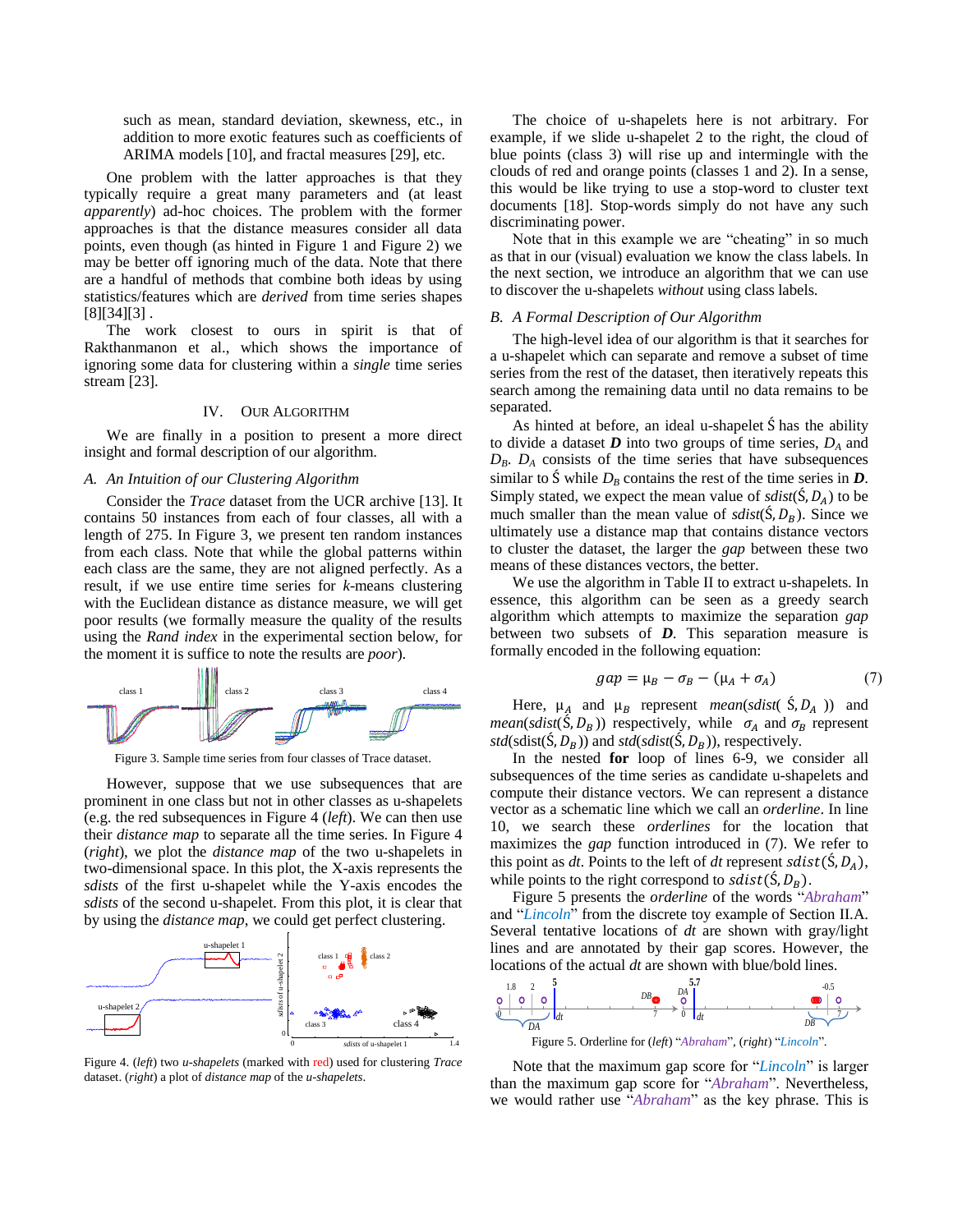because we want a u-shapelet to have discriminative power. If all but one time series belong to either  $D_B$  or  $D_A$ , then we do not have discriminating ability, but rather have a single outlier or universal pattern, both of which are undesirable. In order to exclude such pathological candidate u-shapelets, we check if the ratio of  $D_A$  and  $D_B$  is within a certain range (8).

<span id="page-4-0"></span>

|  | $\left(\frac{1}{k}\right)$ < $ D_A / D_B $ < $\left(1-\frac{1}{k}\right)$ , k: total number of clusters (8) |  |
|--|-------------------------------------------------------------------------------------------------------------|--|
|--|-------------------------------------------------------------------------------------------------------------|--|

TABLE II. ALGORITHM TO EXTRACT U-SHAPELETS

| <b>Algorithm 1.</b> extractU-Shapelets(D, sLen) |                                                                                                                               |  |  |  |
|-------------------------------------------------|-------------------------------------------------------------------------------------------------------------------------------|--|--|--|
|                                                 | <b>Require:</b> <i>D</i> : dataset; <i>sLen</i> : shapelet length                                                             |  |  |  |
|                                                 | <b>Ensure:</b> $\acute{S}$ : set of <i>u</i> -shapelets                                                                       |  |  |  |
| 1:                                              | $S \leftarrow \lceil \cdot \rceil$ // set of u-shapelets, initially empty                                                     |  |  |  |
| 2:                                              | $ts \leftarrow D(1,.)$ // a time series of the dataset                                                                        |  |  |  |
| 3:                                              | while true                                                                                                                    |  |  |  |
| 4:                                              | $cnt \leftarrow 0$ // count of candidate u-shapelets from ts                                                                  |  |  |  |
| 5:                                              | $\hat{s} \leftarrow \begin{bmatrix} \cdot \\ \cdot \end{bmatrix}$ // set of subsequences, initially empty                     |  |  |  |
| 6:                                              | for $sl \leftarrow slen(1)$ to $slen$ (end) do // each u-shapelet length                                                      |  |  |  |
| 7:                                              | for $i \leftarrow 1$ to  ts -sl+1 do // each subsequence from ts                                                              |  |  |  |
| 8:                                              | $\hat{s}(cnt+1) \leftarrow ts(i:i+sl-1)$ // a subsequence of length sl                                                        |  |  |  |
| 9:                                              | $[gap(cnt+1), dt(cnt+1)] \leftarrow computeGap(\hat{s}(cnt+1), D)$                                                            |  |  |  |
| 10:                                             | $index1 \leftarrow max(gap)$ // find maximum gap score                                                                        |  |  |  |
| 11:                                             | $\hat{S} \leftarrow \hat{s}(\text{index1})$ // add the u-shapelet with max gap score                                          |  |  |  |
| 12:                                             | $dis \leftarrow computeDistance(\hat{s}(index1), D)$                                                                          |  |  |  |
| 13:                                             | $D_A \leftarrow \text{find}(dis < dt)$ // points to the left of dt                                                            |  |  |  |
| 14:                                             | <b>if</b> length( $D_A$ ) ==1, <b>break</b> ;                                                                                 |  |  |  |
| 15:                                             | else                                                                                                                          |  |  |  |
| 16:                                             | $index2 \leftarrow max(dis), ts \leftarrow D(index2, :)$ // is to extract next u-shapelet                                     |  |  |  |
| 17 <sup>·</sup>                                 | $\theta \leftarrow \text{mean}(disD_A) + \text{std}(disD_A)$                                                                  |  |  |  |
| 18:                                             | $\dot{D} \leftarrow \text{find}(dis < \Theta)$ , $D \leftarrow D \cdot \dot{D}$ // remove ts with distance less than $\theta$ |  |  |  |
| 19:                                             | end                                                                                                                           |  |  |  |
| 20:                                             | return $\dot{S}$<br>$\frac{1}{2}$ set of u-shapelets                                                                          |  |  |  |

The algorithm shown in [Table III](#page-4-1) is called as a subroutine in line 9 of [Table II](#page-4-0) to compute the maximum gap score (7) and *dt* of a candidate u-shapelet. This subroutine takes a candidate u-shapelet and the dataset as input. In line 1 the algorithm computes the distance vector of the candidate u-shapelet. The **for** loop is then used to compute the *gap* for every possible location of *dt*. Note that for a distance vector with N values, there are just N-1 possible locations to check. The first **if** block is used to check the condition of (8), while the second **if** block is used to find the maximum gap.

TABLE III. ALGORITHM TO COMPUTE GAP

<span id="page-4-1"></span>

|     | <b>Algorithm 2</b> compute $Gap(\hat{s}, D)$                                    |                                                                    |  |  |  |
|-----|---------------------------------------------------------------------------------|--------------------------------------------------------------------|--|--|--|
|     | <b>Require:</b> $\hat{s}$ : candidate u-shapelet; <i>D</i> : dataset            |                                                                    |  |  |  |
|     | <b>Ensure:</b> $maxGap$ : maximum gap score; $dt$                               |                                                                    |  |  |  |
| 1:  | $dis \leftarrow$ computeDistance( $\hat{s}$ , D) //distance vector of $\hat{s}$ |                                                                    |  |  |  |
| 2:  | $dis \leftarrow sort(dis)$ //sort distance vector in ascending order            |                                                                    |  |  |  |
| 3:  | $maxGap \leftarrow 0, dt \leftarrow 0$                                          |                                                                    |  |  |  |
| 4:  | for $l \leftarrow 1$ to $ dis $ -1 do,                                          | $\ell$ all possible location of dt                                 |  |  |  |
| 5:  | $d \leftarrow (dis(l) + dis(l+1))/2$                                            |                                                                    |  |  |  |
| 6:  | $D_4 \leftarrow \text{find}(dis \leq d)$                                        | $\frac{1}{2}$ points to the left of dt                             |  |  |  |
| 7:  |                                                                                 | $D_B \leftarrow \text{find}(dis > d)$ // points to the right of dt |  |  |  |
| 8:  | $r \leftarrow  D_A / D_B $                                                      | // ratio of $ D_4 $ and $ D_8 $                                    |  |  |  |
| 9:  | if $1/k < r < (1-1/k)$ , //k: number of clusters                                |                                                                    |  |  |  |
| 10: | $m_A \leftarrow \text{mean}(dis(D_A)), m_B \leftarrow \text{mean}(dis(D_B))$    |                                                                    |  |  |  |
| 11: | $s_A \leftarrow std(dis(D_A)), s_B \leftarrow std(dis(D_B))$                    |                                                                    |  |  |  |
| 12: | $gap \leftarrow m_B - s_B - (m_A + . s_A)$                                      |                                                                    |  |  |  |
| 13: | <b>if</b> gap > maxGap, { maxGap $\leftarrow$ gap; dt $\leftarrow$ d }          |                                                                    |  |  |  |
| 14: | return maxGap, dt                                                               | //max gap score and dt for $\hat{s}$                               |  |  |  |

The algorithm in [Table IV](#page-4-2) is used to compute the distance vectors. It takes a subsequence and the dataset as input and computes the *sdists* between the subsequence and each time series in the dataset. In order to return the length normalized Euclidean distance it divides the *sdists* by the square root of the subsequence length (cf. line 9).

TABLE IV. ALGORITHM TO COMPUTE DISTANCE VECTOR

<span id="page-4-2"></span>

|                                                                       | <b>Algorithm 3</b> compute Distance( $\hat{s}$ , D)                              |  |  |  |
|-----------------------------------------------------------------------|----------------------------------------------------------------------------------|--|--|--|
|                                                                       | <b>Require:</b> $\hat{s}$ : <i>subsequence</i> , <i>D</i> : dataset              |  |  |  |
| <b>Ensure:</b> dis: distances from all the time series in the dataset |                                                                                  |  |  |  |
| 1:                                                                    | //set of distances, initially empty<br>$dis \leftarrow \Box$                     |  |  |  |
| 2:                                                                    | $\hat{s} \leftarrow zNorm(\hat{s})$<br>//z-normalize $\hat{s}$                   |  |  |  |
| 3:                                                                    | for $i \leftarrow 1$ to  D , do                                                  |  |  |  |
| 4:                                                                    | $ts \leftarrow D(i,:); dis(i) \leftarrow \text{INF}$                             |  |  |  |
| 5:                                                                    | for $i \leftarrow 1$ to $ ts $ - $ \hat{s} $ +1 do, //every start position of ts |  |  |  |
| 6:                                                                    | $z \leftarrow zNorm(ts_{i,  \hat{s} })$                                          |  |  |  |
| 7:                                                                    | $d \leftarrow$ euclideanDistance(z, $\hat{s}$ )                                  |  |  |  |
| 8:                                                                    | $dis(i) \leftarrow min(d, dis(i))$                                               |  |  |  |
| 9:                                                                    | // set of distances<br><b>return</b> $dis/sqrt( \hat{s} )$                       |  |  |  |

Once we know the gap scores for all the subsequences of a time series, we add the subsequence with maximum gap score in the set of u-shapelets (cf. lines 11, 12 o[f Table II\)](#page-4-0).

Given that we have selected a u-shapelet, we do not want subsequences similar to it to be selected as u-shapelets in subsequent iterations. Thus we remove the time series (cf. line 18 of [Table II\)](#page-4-0) that have subsequences similar to the ushapelet from the dataset and use only the remaining dataset to search for the next u-shapelet.

To illustrate with our toy example phrases of Section [II.A,](#page-2-1) once we identify the key-phrase "*San*" as a high quality key-phrase (i.e. "u-shapelet") we remove "*San Jose*" and "*San Francisco*" from the set of phrases and search for the second key-phrase within just:

*Earth Day*, *Memorial Day*, *Fink Nottle*, *Labor Day*, *Bingo Little*

When we identify the second key-word "*Day*," we remove the relevant phrases and search only within:

*Fink Nottle*, *Bingo Little*

…and so on, until the terminating condition in line 14 is true.

For our real-valued time series we use the threshold  $\theta$  to exclude the time series that have *sdists* less than  $\theta$  from the dataset (cf. line 17-18).

$$
\Theta = mean\left(sdist(\hat{S}, D_A)\right) + std\left(sdist(\hat{S}, D_A)\right) \tag{9}
$$

The reader may wonder why we use  $\theta$  instead of just directly removing  $D_A$  from  $D$ . In simple terms, the use of (9) is more *selective* than use of (7).

Imagine that we add the phrases "*Hoover Dam*" and "*Alamo Dam*" to the above set of phrases. If we observe the orderline of "*Day*" in [Figure 6,](#page-4-3) we find "*Hoover Dam*" and "*Alamo Dam*" are included in  $D_A$ . Using  $\theta$ , we are more selective and only remove the phrases that contain the word "*Day*", a tighter cluster.



<span id="page-4-3"></span>Figure 6. Orderline for "Day".  $\Theta$  is shown with red/thick line and *dt* is shown with blue/thin line.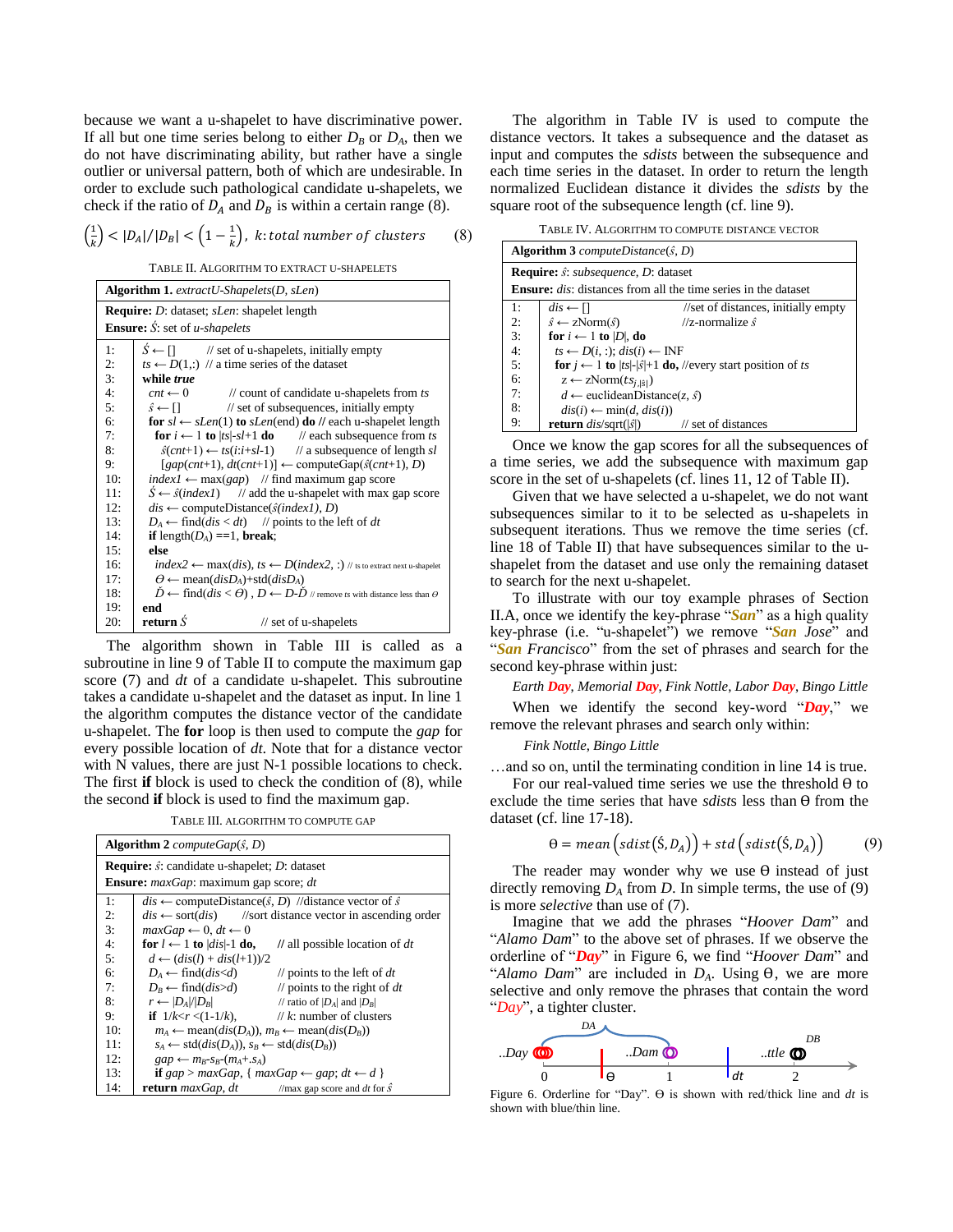The extraction algorithm terminates when the search reveals that for the best u-shapelet choice, the size of *D<sup>A</sup>* is just one. In practice, this means the algorithm tends to run beyond the point where the u-shapelets are useful and we must do some post-pruning, an idea we discuss in detail in Section [IV.C.](#page-5-0)

Note that our algorithm only requires the users to provide a single parameter: the desired length, or range of lengths for the u-shapelets. Moreover they can even abrogate this responsibility-at the expense of speed-by choosing the range of [2:*inf*].

While the distance map created by our algorithm can be used by essentially any clustering algorithm, for concreteness in T[ABLE](#page-5-1) V we show how we use the ubiquitous *k*-means.

Because the result of *k*-means clustering may differ from run to run, we call *k*-means multiple times (cf., **for** loop of lines 7-11). In the **if** block of lines 9-11, we compute the objective function and keep the clustering that minimizes it.

TABLE V. ALGORITHM TO CLUSTER TIME SERIES

<span id="page-5-1"></span>

|     | <b>Algorithm 4</b> cluster Data(D, $\dot{S}$ , $k$ )                                                              |  |  |  |
|-----|-------------------------------------------------------------------------------------------------------------------|--|--|--|
|     | <b>Require:</b> <i>D</i> : dataset; <i>S</i> : set of u-shapelets; $k$ : number of clusters                       |  |  |  |
|     | <b>Ensure:</b> cls: cluster label for each time series in the dataset                                             |  |  |  |
| 1:  | $DIS \leftarrow []$ // <i>distance map</i> that contains all the distance vectors                                 |  |  |  |
| 2:  | $cls(0) \leftarrow c$ // assign same cluster label to all the time series                                         |  |  |  |
| 3:  | for cnt $\leftarrow$ 1 to length(S)                                                                               |  |  |  |
| 4:  | $\hat{s} \leftarrow \hat{S}$ // a u-shapelet                                                                      |  |  |  |
| 5:  | $dis \leftarrow computeDistance(\hat{s}, D)$ //distance vector of a u-shapelet                                    |  |  |  |
| 6:  | $DIS \leftarrow [DIS \, dis], \, sumDis \leftarrow INF$                                                           |  |  |  |
| 7:  | for $i \leftarrow 1$ to n                                                                                         |  |  |  |
| 8:  | $[IDX, SUMD] \leftarrow k-means(DIS, k)$                                                                          |  |  |  |
| 9:  | <b>if</b> sum( $SUMD$ ) < <i>sumDis</i> // <i>sUMD</i> : distances to the cluster                                 |  |  |  |
| 10: | $sumDis \leftarrow sum(SUND)$ // centers, i.e. the objective function                                             |  |  |  |
| 11: | $cls(cnt) \leftarrow IDX$ // IDX: cluster labels returned by k-means                                              |  |  |  |
| 12: | $CRI(\text{cnt}) \leftarrow 1 - RI(cls(\text{cnt-1}), \text{cls}(\text{cnt}))$ //RI:Rand index, CRI: change in RI |  |  |  |
| 13: | $a \leftarrow min(CRI)$ // a:index when CRI is minimum                                                            |  |  |  |
| 14: | <b>return</b> $cls(a)$ //class labels when <i>CRI</i> is minimum                                                  |  |  |  |

#### <span id="page-5-0"></span>*C. Stopping Criterion*

For any non-trivial time series dataset, the algorithm in [Table II](#page-4-0) will almost certainly extract too many u-shapelets. Thus the last step of our approach involves pruning away some u-shapelets (much like decision-tree post-pruning algorithms [\[20\]\)](#page-9-20). Our task is made easier by the fact, the order in which our algorithm selects the u-shapelets is "best first," thus our task reduces to finding a stopping criterion.

Many iterative improvement algorithms (e.g. *k*-means, EM) have stopping criteria based on the observation that the model does not change much after a certain point. We have adopted a similar idea for our algorithm. In essence, our idea is this; for *i* equals 1 to the number of u-shapelets extracted, we treat the  $\hat{i}^{\text{th}}$  clustering as though it were correct, and measure the Change in Rand index  $(CRI)$  the  $i<sup>th</sup>$  +1clustering produces. The value of *i* which minimizes this *CRI* (i.e., the clustering is most "stable") is the final clustering returned. Ties are broken by choosing the smaller set.

The clustering algorithm in [Table V](#page-5-1) takes the dataset, the set of u-shapelets returned by algorithm 1, and the userspecified number of clusters as input. The *distance map* is initially empty. Inside the **for** loop of lines 3-11, the algorithm computes the distance vector of each u-shapelet, and adds the distance vector to the distance map. For each addition of a distance vector to the distance map, we pass the new distance map into *k-*means. The *k*-means algorithm returns a cluster label for all the time series in the dataset. In line 12, we use the labels of the current step and the labels of the previous step to compute the change in Rand index. Finally, in line 14, we return the cluster labels for which the *CRI* is minimum.

In [Figure 7](#page-5-2) (*left*) we present all six u-shapelets returned by the Trace dataset experiment shown in [Figure 3.](#page-3-1) The first two u-shapelets are sufficient to cluster the dataset (cf. [Figure 4](#page-3-2) (*right*)) and the remaining four u-shapelets are spurious. The red curve in [Figure 7](#page-5-2) (*right*) shows the value of *CRI* as u-shapelets are added. This curve predicts that we should return *two* u-shapelets, but how good is this prediction? Because in this case we happen to have ground truth class labels for this dataset, we can do a post-hoc analysis and add a measurement of the *true* clustering quality to [Figure 7](#page-5-2) (*right*) by showing the *Rand index* with respect to the ground truth. As we can see, at least in this case our method *does* return the minimal set that can produce a perfect clustering.



<span id="page-5-2"></span>Figure 7. (*left*) The six u-shaplets returned by our algorithm on the Trace dataset. (*right*) The *CRI* (red/bold) predicts the best number of u-shapelets to use is two. By peeking at the ground truth labels (blue/light) we can see that the choice does produce a *perfect* clustering.

## V. EXPERIMENTAL EVALUATION

Due to space limitations we could not include all our results. Thus we created a (anonymous) webpag[e \[30\],](#page-9-21) where we have further results in addition to all datasets and code in order to ensure reproducibility.

#### *A. Evaluation Metrics and Experimental Setup*

Many different measures for measuring the quality of time series clustering have been proposed, including Jaccard Score, Rand Index, Folkes and Mallow index etc. [\[6\].](#page-9-22) For brevity and clarity of presentation we only consider the Rand index [\[24\].](#page-9-23) This appears to be the most commonly used clustering quality measure, and many of the other measures can be seen as minor variants of it.

To compute the Rand index, we need the cluster labels *cls1*, returned by a clustering algorithm and the set of *ground truth* class labels *cls2*. Let *A* be the number of object pairs that are placed in the same cluster in *cls1* and *cls2*, *B* be the number of object pairs in different clusters in *cls1* and *cls2*, *C* be the number of object pairs in the same cluster in *cls1* but not in *cls2* and *D* be the number of object pairs in different clusters in *cls1* but in same cluster in cls2. We can then compute the Rand index as follows [\[24\]:](#page-9-23)

$$
Rand\ index = (A + B)/(A + B + C + D)
$$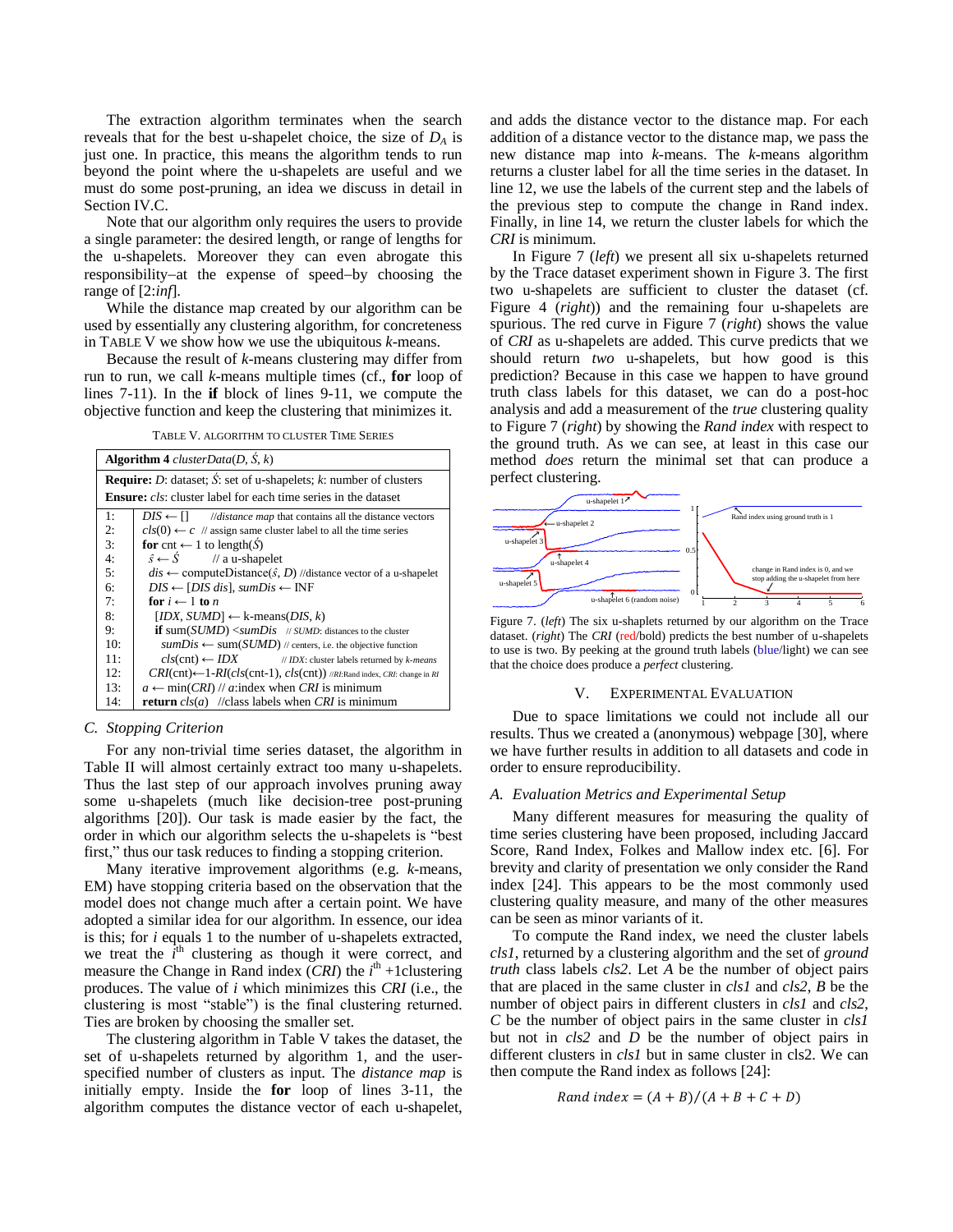Values close to one indicate a high quality clustering.

For fairness, we do not present results on execution times for the various algorithms, as we have optimized rival methods only for *quality* not for *speed*. For example, it has been shown that for DTW the quality of implementation can make at least a two-order magnitude difference [\[3\].](#page-9-5) Moreover, where possible we take the results directly from other authors' papers. This is possible for *quality*, but essentially meaningless for *timing* results. Note that in our real world case studies presented below (geology, cardiology, electrical demand, etc.) the time to *cluster* the data is an inconsequential fraction of the time to *gather* the data.

Unless otherwise stated, we use *k*-means as the underlying clustering algorithm. We give the algorithm the objectively correct value of *k* where known, and report the best of twenty runs. Here, *best* means the run that minimized the objective function, *before* we see the class labels and compute the Rand index. We do all this in order to allow meaningful comparisons between various methods, as we have "factored out" anything extraneous that might influence the results. However, note that our algorithm (and most of the others) also allows spectral clustering, hierarchical clustering etc.

## *B. Comparison to Rival Methods*

We begin by comparing the performance of our method with the clustering method proposed in [\[33\].](#page-9-2) Zhang et al. proposed an unsupervised feature extraction algorithm for time series clustering [\[33\].](#page-9-2) They used an orthogonal wavelet transform (*Haar wavelet*) for automatically choosing the dimensionality of features. They showed a performance improvement over other feature extraction techniques, such as Singular Value Decomposition (SVD) and Discrete Fourier Transform (DFT).

In T[ABLE](#page-6-0) VI we compare the clustering quality of extracted features-Zhang's method-and the clustering quality of u-shapelets. We tested our method on three benchmark datasets: *Trace*, *Synthetic Control*, *Gun Point*, from the UCR time series archives [\[13\]](#page-9-8) and four datasets from [\[33\]\[10\].](#page-9-2) Below, we present a brief description of all the datasets.

- *Synthetic Control*: contains 100 instances for each of the six different classes of control chart [\[3\].](#page-9-5)
- *Gun Point*: contains 100 instances for each of the two classes and the dimensionality of the data are 150 [\[3\].](#page-9-5)
- *ECG*: contains seventy time series from three different groups of people. Each time series is two seconds long. The groups are {*malignant ventricular arrhythmia*; *normal sinus rhythm*, *supraventricular arrhythmia*}.
- *Population*: contains time series representing the population estimates from 1900-99 in 20 U.S. states. The data is partitioned based on demographics [\[33\].](#page-9-2)
- *Temperature*: contains thirty time series of the daily temperatures. The given ground truth is based on geographical distance and climatolog[y \[33\].](#page-9-2)
- *Income*: contains 25 time series representing the per capita income from 1929-99 in 25 states of the USA.

Note that in order to be rigorously fair to Zhang et al. we use the Rand index numbers *they* reported (i.e. Table 8 of [\[33\]\)](#page-9-2) on these datasets, not our own reimplementation.

TABLE VI. COMPARISON TO RIVAL METOHDS

<span id="page-6-0"></span>

| <b>Dataset</b>  |                            | Number of   |                          |                     |  |
|-----------------|----------------------------|-------------|--------------------------|---------------------|--|
| $#$ of class)   | Extracted<br>Features [33] | u-Shapelets | <b>Time Series</b><br>ED | u-shapelets<br>used |  |
| Trace $(4)$     | 0.74                       |             | 0.75                     | 2                   |  |
| Syn-Control (6) | 0.85                       | 0.94        | 0.87                     |                     |  |
| Gun Point (2)   | 0.49                       | 0.74        | 0.49                     |                     |  |
| ECG(3)          | 0.4                        | 0.7         | not-defined              |                     |  |
| Population (2)  | 0.8                        | 0.9         | 0.5                      |                     |  |
| Temperature (2) | 0.8                        | 0.9         |                          |                     |  |
| Income $(2)$    | 0.5                        | 0.5         | 0.5                      |                     |  |

From the results in T[ABLE](#page-6-0) VI, it is clear that the use of ushapelets generally gives us a better clustering result than the feature extraction method [\[33\].](#page-9-2) In [Table VI,](#page-6-0) we also present the result when entire time series is used for clustering, as this has shown to be a surprisingly good straw man [\[11\]\[3\].](#page-9-4)

In the following sections, we present case studies from diverse domains, showing that our *general* technique is competitive with *specialized* techniques, even when we test on the datasets proposed by the original authors as ideal showcases for their own techniques.

## *C. Rock Categorization*

Hyperspectral Remote Sensing collects and processes optically recorded information from the electromagnetic spectrum. It is used *worldwide* in applications as diverse as agriculture, mineralogy and environmental monitoring, and has seen lunar and Martian deployments in the last decade.

We consider a dataset used in [\[2\]](#page-9-24) to test a proposed compression-based similarity measure for time series, the Normalized Compression Distance (NCD). The authors in [\[2\]](#page-9-24) compared NCD with Euclidean Distance, Spectral Angle, Spectral Correlation, and Spectral Information Divergence on a set of 41 spectra from three different classes of rock, and showed that their proposed distance measure gives the best clustering results in this domain.

As shown in [Figure 8](#page-6-1) (*right*) in this dataset our method extracts just two u-shapelets.



<span id="page-6-1"></span>Figure 8. (*left*) 41 spectra analyzed. (*right*) u-shapelets used for clustering.

We present the result of hierarchical clustering using the u-shapelets in [Figure 9](#page-7-0) (*left*). To help the reader compare our clustering result with [\[2\],](#page-9-24) we have included a screen capture of their *best* clustering result.

Because they produce an unrooted tree, it is difficult to calculate formal metrics of success. Cerra et al. in [\[2\]](#page-9-24) noted, "*The evaluation is done by visually inspecting if spectra belonging to the same class are correctly clustered in some branch of the tree, i.e. by checking how much each class can*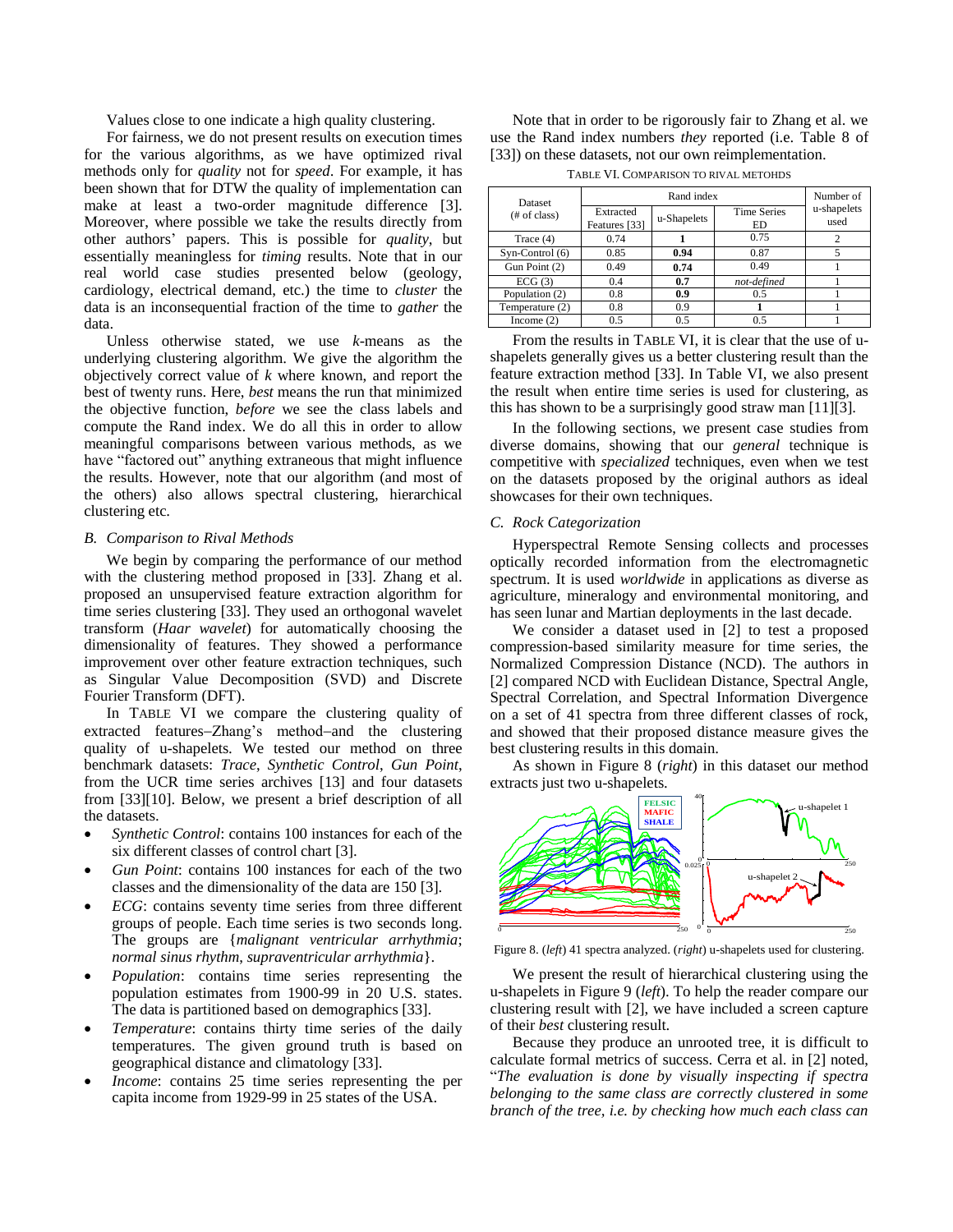*be isolated by 'cutting' the tree at convenient points*." If we cut the tree of [Figure 9](#page-7-0) (*right*) at the points where we placed the pink lines, we find that the *eleven* nodes encircled are not clustered correctly. Whereas if we use the two *shapelets* only *three Felsic* and *two Mafic* rocks are clustered incorrectly. This simple experiment suggests that our clustering method can be used to cluster spectral signatures and it outperforms a variety of methods tuned for this application domain.



<span id="page-7-0"></span>Figure 9. Hierarchical clustering (*left*) using u-shapelets, (*right*) using NCD (screenshot of Fig. 4 fro[m \[2\]\)](#page-9-24). All pink lines are annotations added by us.

## *D. Synthetic Dataset 1*

While *real* datasets such as the one used in the last section are the most convincing demonstrations of our algorithm, in this section (and the next) we consider *synthetic* datasets created by other researchers. We do this to demonstrate two things. First, the u-shapelets returned by our algorithm can offer insight into the data, and second, our very general *unsupervised* approach is competitive even with approaches where researchers design an algorithm, design synthetic datasets to showcase it, and provide *supervision* (i.e. class labels to their algorithm).

We first consider a synthetic dataset consisting of ten examples from two classes of univariate sequences [\[28\]](#page-9-25) (the small size we consider is to allow direct comparison to the original paper [\[28\],](#page-9-25) as it happens we get *perfect* results over a wide ranges of data sizes). The first class is a sinusoidal signal while the second class is a rectangular signal, both of which are randomly embedded within segments of Gaussian noise. In [Figure 10,](#page-7-1) we show two examples of sequences from each class. Because the time series are of different lengths, the *Euclidean Distance* is not defined here. *DTW* can be used, but as the authors [\[28\]](#page-9-25) show, the presence of noise and the misalignment of sinusoidal and rectangular signals greatly degrade DTW's performance.

In order to deal with the noise and the misalignment of signals, Shahriar et al. in [\[28\]](#page-9-25) proposed an approach for sequence alignment based on canonical correlation analysis (CCA). Their method, Isotonic CCA (IsoCCA), generalizes DTW to cases where the alignment is accomplished on arbitrary subsequence segments, instead of on individual samples. They used a 1-NN classifier and the leave-one-out cross validation to classify the twenty signals and reported that the *classification* accuracy is 90% when using IsoCCA, and 60% when using DTW.

It is important to note that these results are for *classification* accuracy; that is to say, this method requires class labels during training time. In contrast, our clustering algorithm does *not* see class labels when it runs, and evaluates the clusters using classification accuracy on holdout data after the clustering is complete.

Using our method, the *sinusoid* signal is extracted as the sole u-shapelet and by using that u-shapelet, we can get 100% classification accuracy. In [Figure 10,](#page-7-1) we mark the sinusoid u-shapelet discovered with its nearest neighbors in three other randomly chosen time series in red/bold. The orderline illustrates the subsequence distances to the sinusoid u-shapelet. We can see from the orderline in [Figure 10](#page-7-1) that the Rand index will be one when we cluster the dataset using the subsequence distances of the sinusoid u-shapelet.



<span id="page-7-1"></span>Figure 10. Two examples of sinusoidal signals and rectangular signals. Sinusoid u-shapelet and its nearest neighbors in the signals are marked with red. The orderline shows the subsequence distances of the u-shapelet.

To summarize, here we can beat a rival approach, on the data created by the proposed authors, even though they exploit class labels during training time, a luxury that we deny our approach.

## *E. Synthetic Dataset 2*

The attentive reader may wonder whether the superior performance of u-shapelets in the previous section was due to the fact that there is no intra class variability within the sinusoidal or rectangular signals. Fortunately, the datasets created in [\[7\]](#page-9-12) allows us to test this. The dataset consists of four classes. All the time series are composed of embedded class signals and additional noise; however, the class signals have significant randomly generated variations in length and height. Moreover, the defining shapes of classes two and three are composed of the "sub-signal" shape of classes one and four. In [Figure 11,](#page-7-2) we present two time series from each class of the dataset.

 $\bigcap_{k=1}^{\text{class }1}$   $\bigcap_{k=1}^{\infty}$   $\bigcap_{k=1}^{\infty}$   $\bigcap_{k=1}^{\infty}$   $\bigcap_{k=1}^{\infty}$   $\bigcap_{k=1}^{\infty}$   $\bigcap_{k=1}^{\infty}$   $\bigcap_{k=1}^{\infty}$   $\bigcap_{k=1}^{\infty}$   $\bigcap_{k=1}^{\infty}$   $\bigcap_{k=1}^{\infty}$   $\bigcap_{k=1}^{\infty}$   $\bigcap_{k=1}^{\infty}$   $\bigcap_{k=1}^$ 

<span id="page-7-2"></span>Figure 11. Sample Time series of Synthetic Dataset 2. Classes 1 and 2, and classes 3 and 4 are confused by most clustering methods.

Hartmann et al., [\[7\]](#page-9-12) shows that when they use their method on just class one and class four, they can get good results. However, their method performs poorly if required to consider all four classes. We applied our algorithm to the same set of permutations of classes as the original paper [\[7\].](#page-9-12) In all cases, the Rand index is much better than the original author's results (modulo slight difference in how the results are reported [\[7\]\)](#page-9-12). For example, only one u-shapelet is used for the class-1 vs. class-4 variant, and the Rand index is perfect (equal to one); [Figure 12](#page-8-0) illustrates the u-shapelet and the corresponding orderline. The Rand index is also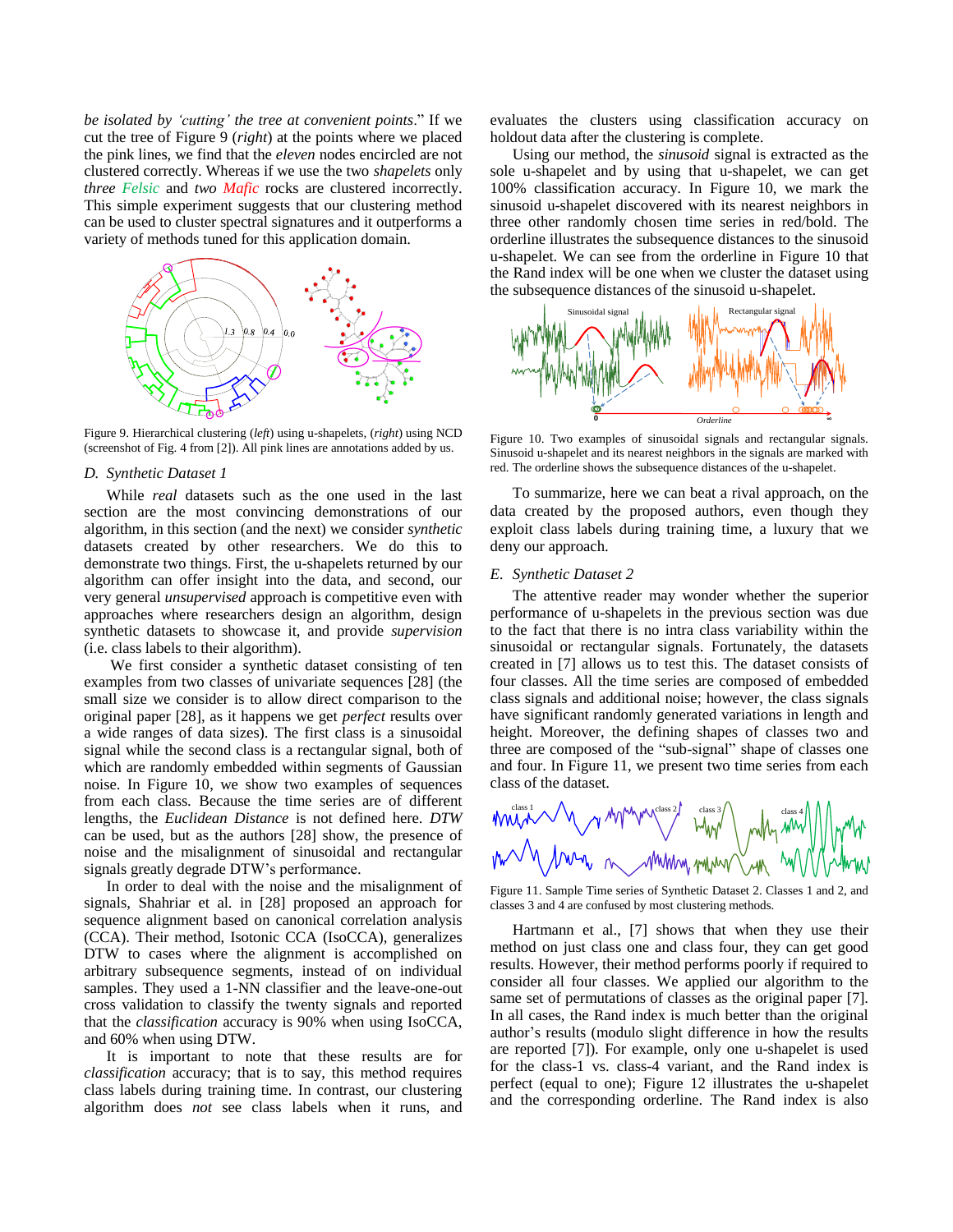perfect when we consider the more difficult class 2 vs. class 3 variant, but our algorithm uses four shapelets in this case.



Figure 12. u-shapelet from class 1 and the corresponding orderline.

<span id="page-8-0"></span>Note that, once again, we are comparing with an algorithm that was co-developed *with* a synthetic dataset designed to showcase the algorithms strength, and once again we easily beat the proposed algorithm.

Furthermore, the original authors solved the problem of *supervised* learning by using prototypes or subsequences of the data which they learned from the training data. In contrast, we are clustering time series using u-shapelets or without any prior knowledge about the dataset.

This experiment provides us with the perfect opportunity to clarify an important point. There is no strict relationship between the number of clusters *k*, and the number of ushapelets required to create *k* clusters. In particular, our algorithm requires *four* shapelets to cluster class-2 and class-3 into the correct *two* clusters. To illustrate, we show all the u-shapelets extracted by our method in [Figure 13,](#page-8-1) and show the change in the Rand index as we add seven u-shapelets one by one. The last two u-shapelets are just random noise, because by that stage of the extraction, all meaningful patterns have been discovered by our algorithm. Note that even though essentially random u-shapelets are extracted in the late stages of our algorithms run, they do not affect the clustering result, as shown by the blue curve in [Figure 13.](#page-8-1)



<span id="page-8-1"></span>Figure 13. All the u-shapelets from class-2 vs class-3 version o[f \[7\].](#page-9-12) *bottom right*) The blue curve shows Rand index relative to the ground truth, as we add u-shapelets. The gray line shows the Rand index if the *whole* time series is used for clustering. The red curve shows the change in Rand index with the addition of u-shapelets. This curve correctly predicts that four ushapelets is best for this problem

#### *F. Clustering Household Devices:*

In order to reduce carbon emissions, the UK government has planned to equip 27 million households with an intelligent metering system (cf. [Figure 14\)](#page-8-2) at a cost of approximately £10 billion. As a useful by-product, these devices allow individuals to observe their electricity consumption and decrease their carbon footprint. This project is supported by a Cambridge-based company, Green Energy Options (GEO), which has installed the monitoring devices in 187 homes across East Anglia and recorded the usage of individual devices (cf. [Figure 14](#page-8-2) (left)) at 15 minute intervals for approximately a year.



<span id="page-8-2"></span>Figure 14. (*left*) Examples of electricity usage profiles of a single day for the seven devices considered (screen shot from [\[15\]\)](#page-9-26), (*right*) smart energy management display system.

The clustering problem here is difficult because of the high intra-class variability. Different houses use different devices during different times of the day. Moreover, there is also variability among the power consumption of the devices depending on the brand, etc.

Bagnall et al., in [\[15\]](#page-9-26) classifies household appliances using these electricity usage profiles. They derived a set of features (min, max, mean, skewness etc.) to classify the data. We used a subset of the dataset that contains 2,073 time series to test our clustering method. Each time series corresponds to the electric usage profile of a household item over 24 hours. If we use whole time series to cluster the dataset, the Rand index is 0.56, whereas by using the ushapelets, we can achieve a Rand index of 0.86.

In [Figure 15,](#page-8-3) we have shown some of the u-shapelets that also provides insight about the data. For example, domain experts tell us that the two spikes shown in the dishwasher class correspond to the *rinse and clean* cycles.



Figure 15. Sample u-shapelets used for clustering.

#### <span id="page-8-3"></span>*G. Clustering Non-Invasive Fetal ECG:*

Automatic analysis of ECG signals is needed to improve diagnostic systems. For this experiment, we have collected non-invasive fetal electrocardiograms (ECGs) signals from PhysioNet [\[5\],](#page-9-27) an online medical archive containing digital recordings of physiological signals. As we have mentioned before, most classification and clustering algorithms consider only single heartbeats. We have extracted signals which are 3,000 points long. Each signal contains multiple heartbeats. The signals are taken from a single subject during the  $22<sup>nd</sup>$ and  $38<sup>th</sup>$  weeks of pregnancy. The dataset contains 948 such signals. As the reader can see from [Figure 16,](#page-8-4) the signals are not aligned perfectly. As a result, when we use entire time series for clustering the Rand index is 0.63 which is close to random. However using the u-shapelets we achieve a Rand index of 0.99.



<span id="page-8-4"></span>Figure 16. The misalignment between ECG signals (indcated by the gray hatch lines) recorded during (*left*) 22nd week and (*right*) 38th week of pregnancy.